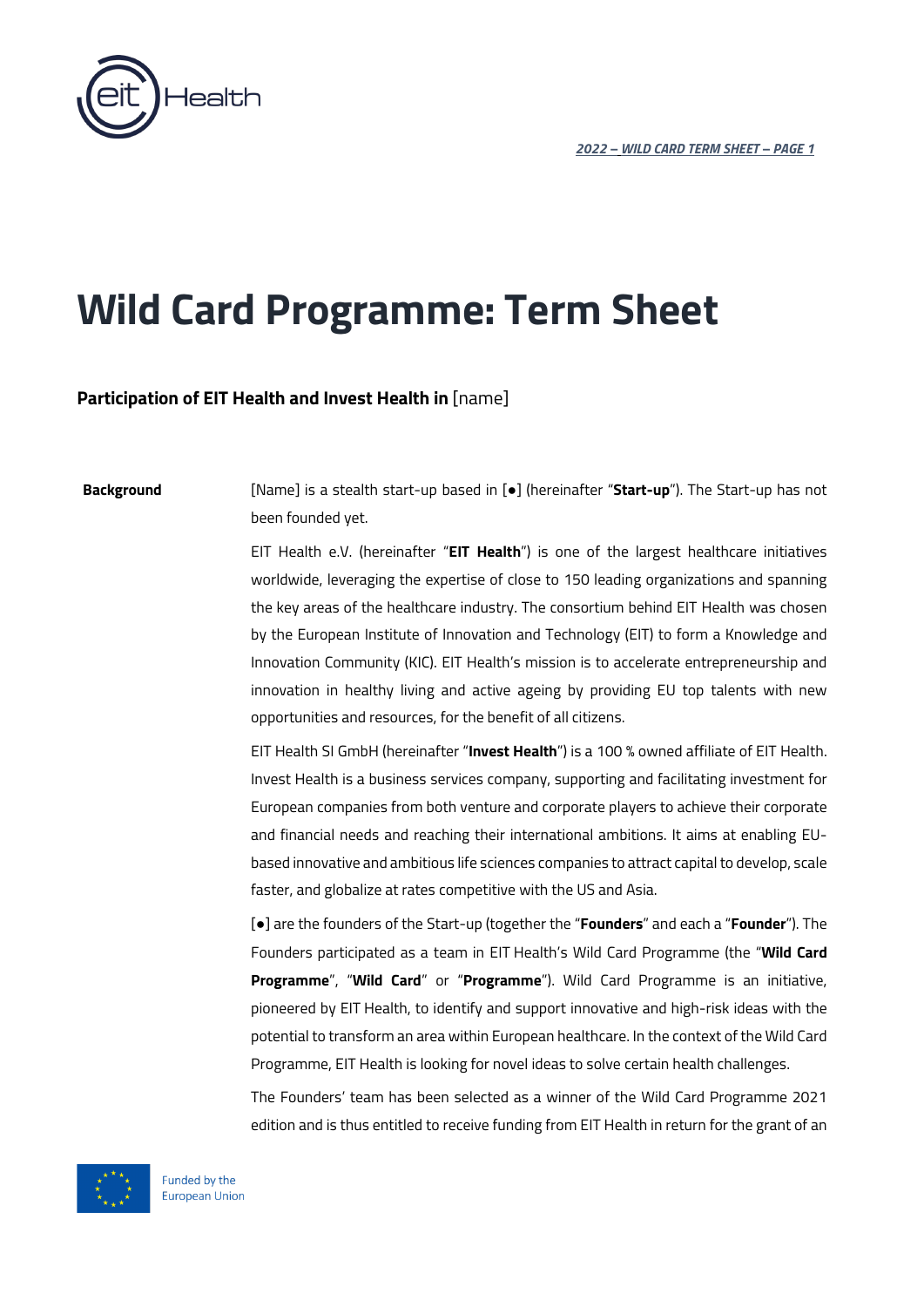

option to assume a certain number of shares ("**EITH Shares**") in the Company (the "**Option**"). Invest Health shall be entitled to exercise the Option.

This term sheet describes the principal terms and conditions with respect to the EIT Health Wild Card Programme (hereinafter "**Term Sheet**"). On the basis of this Term Sheet, the Parties (as defined below) intend to enter into binding agreements.

**Parties** EIT Health, Invest Health and the Founders (each a "**Party**" and collectively the "**Parties**") shall be party to this Term Sheet.

# **Future Shareholding** As of the incorporation of the Start-up the Founders shall hold the shares in the Start-up as follows:

| <b>Shareholder</b> | nominal<br><b>of</b><br>amount<br>EUR $[•]$ | Number of shares in the Total nominal amount of<br>shares in EUR |
|--------------------|---------------------------------------------|------------------------------------------------------------------|
| [Founder 1]        |                                             |                                                                  |
| [Founder 2]        |                                             |                                                                  |
| [Founder 3]        |                                             |                                                                  |
| <b>Total</b>       | $\lbrack \bullet \rbrack$                   | $\lbrack \bullet \rbrack$                                        |

[All Founders shall work full-time for the Start-up and will do so in the future.]

**Company** The Start-up shall be incorporated as a [details regarding legal form] in [city, country] (hereinafter the "**Company**").

**Founder Vesting** The Founders and present shareholders shall enter into a shareholders' agreement to determine the reciprocal rights and duties of the present and future shareholders of the Company. Especially the Founders and present shareholders shall enter into a vestingscheme which provides that a shareholder transfers shares to other shareholders or the Company if the respective Founder ceases to work full time for the Company (the "**Founder-Vesting**").[1](#page-1-0)

<span id="page-1-0"></span><sup>1</sup> **Note**: The Founders will take care of the founding process and i.a. the Founder-Vesting. The Founders will come up with a respective proposal. LUTZ | ABEL is happy to discuss these topics with the team.

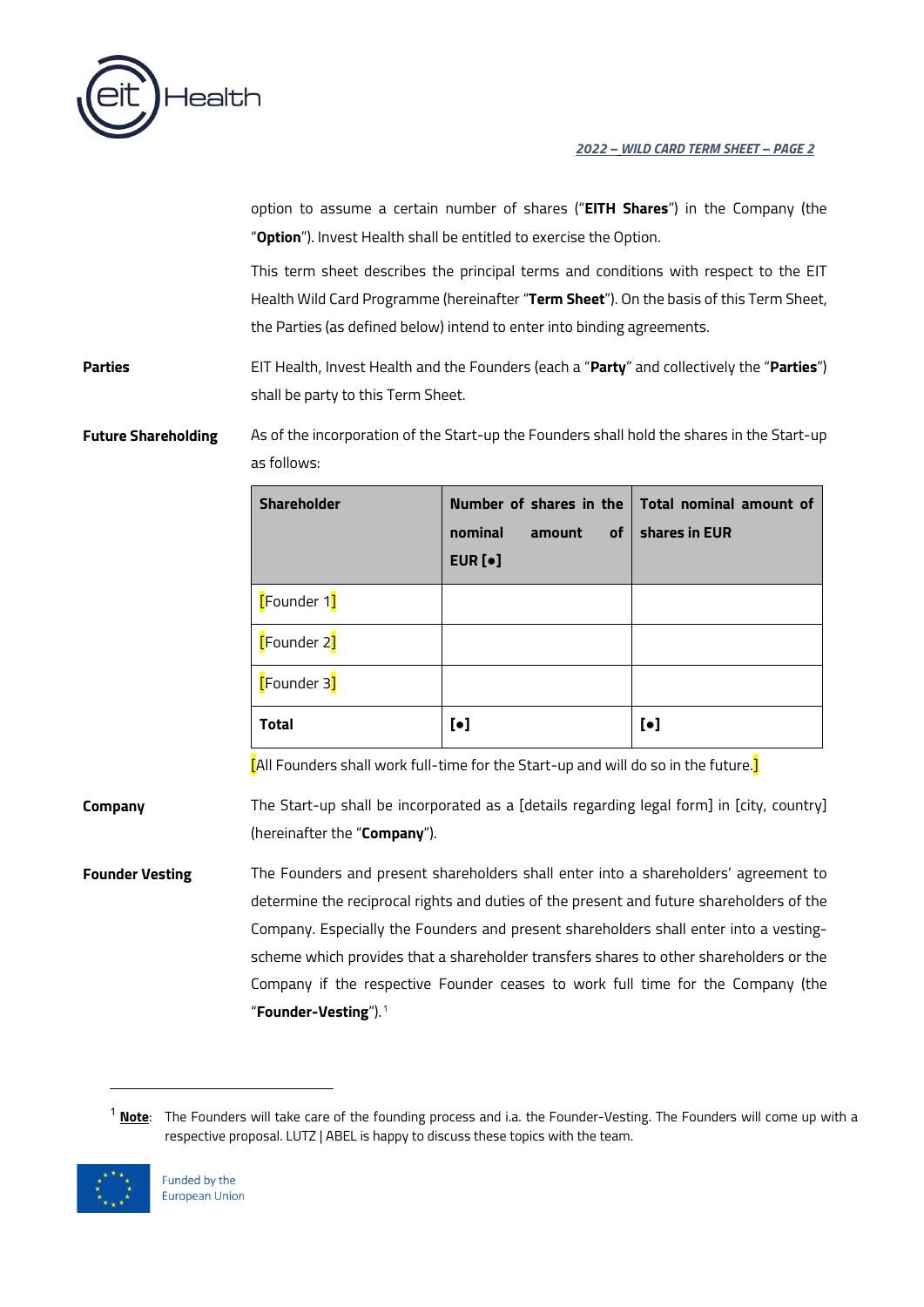

| EIT Health´s and        | EIT Health is committed to support the development of the Company and is willing to                  |
|-------------------------|------------------------------------------------------------------------------------------------------|
| Invest Health's         | grant funds in the total amount of up to EUR 1,500,000.00. The grants shall be paid out              |
| <b>Participation</b>    | in tranches according to the agreed timetable and, further, according to milestones to be            |
|                         | agreed prior to the respective year and milestone reviews performed after respective                 |
|                         | milestone.                                                                                           |
|                         | For the grants Invest Health will get the contractual right to subscribe for EITH Shares at          |
|                         | a price per share of EUR [.] (the "EITH Share Price"); based on a pre-money valuation of             |
|                         | the Company of EUR 4,500,000.00. The amount of EITH Shares to which Invest Health is                 |
|                         | entitled under the law of obligations depends on the actual amount of funds called upon              |
|                         | by the Start-up.                                                                                     |
|                         | Subject to the condition precedent of the occurrence of certain Activating Events (as                |
|                         | defined in below), Invest Health shall participate in the future increase of the Company's           |
|                         | enterprise value by way of subscribing to EITH Shares in the Company. <sup>2</sup>                   |
| <b>Activating Event</b> | In the event an Activating Event occurs, Invest Health gets the right to subscribe for EITH          |
|                         | Shares. Instead of offering Invest Health the position as shareholder, the Company is                |
|                         | entitled to settle all claims of Invest Health arising in connection with Invest Health's            |
|                         | contractual claim to the acquisition of EITH Shares by a payment. <sup>3</sup> Each of the following |
|                         | events shall be an "Activating Event":                                                               |
|                         | Sale of more than 50 % of the shares in the Company;                                                 |

- A pre-money valuation of EUR 4,500,000.00 has been agreed on.
- EIT Health invests the full amount of EUR 1,500,000.00 into the Company. The price per EITH Share is EUR 180.00 (4,500,000.00 ./. 25,000.00 = 180.00).
- In this situation Invest Health assumes on a pre-money valuation of EUR 4,500,000.00 in total the Option to assume 8,333 EITH Shares (1,500,000 ./. 180 = 8,333) corresponding to a participation of 33.3% of the increased share capital of the Company. The subscription for the EITH Shares is subject to the condition precedent of an Activating Event.

<span id="page-2-1"></span><sup>3</sup> **Note**: The following fictitious and simplified example shall illustrate the consideration EIT Health will be entitled to:

- Company has a share capital of EUR 25,000.
- Invest Health holds an Option to assume 8,333 EITH Shares in case an Activating Event occurs (after having invested EUR 1.5 Mio.).
- 100% of the share capital of the Company are sold.
- The purchase price distributable for 100% of the Company to the shareholders is EUR 10,000,000.00.
- Invest Health is entitled for a payment of EUR 2,499,925 ((10,000,000.00 ./. (25.000+8,333)) x 8,333).



<span id="page-2-0"></span><sup>&</sup>lt;sup>2</sup> Note: The following example shall illustrate the participation of Invest Health: The Company has a share capital of EUR 25,000. 25,000 shares are held by the Founders.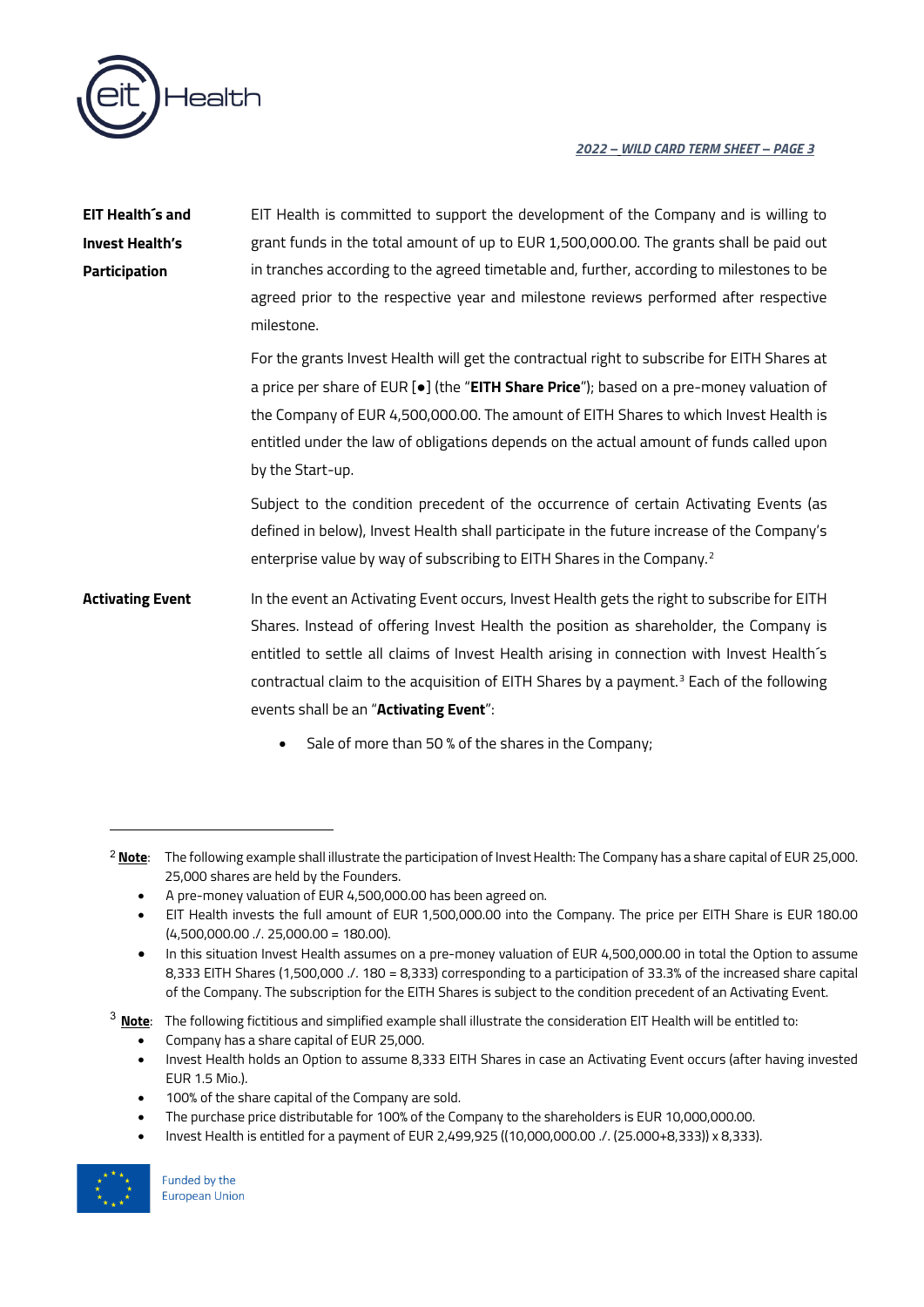

- Sale of more than 50% of the assets as well as the licensing of substantial IP rights of the Company;
- IPO; and
- Liquidation.

In the event of a merger, the Option of Invest Health shall be converted into a new Option on the level of the new entity. The conversion shall occur on the same economic conditions as agreed for the shareholders.

**Liquidation Preference** If at the time of the Activating Event, the Company has issued, in addition to common shares, preferred shares, or if the shareholders of the Company have agreed contractually to treat certain shares as preferred shares or equip certain shares with preferred rights such as liquidation preferences, the following shall apply:

> Upon the occurrence of an Activating Event, Invest Health shall, with respect to its EITH Shares, be entitled at least to a first rank non-participating sales and liquidation preference equal to the amount of its payments to the Company per EITH Share to which Invest Health is entitled, which shall be ranked in compliance with the "last in - first out principle": (i) senior to the common shares issued in the Company; and (ii) junior to any higher preferred shares, if any.

> The liquidation preference of Invest Health shall rank senior to any liquidation preference or claims regarding the exit-proceeds of the Founders, and Invest Health shall be entitled to its liquidation preference regardless of any applicable escrow, holdback or other contingency provision. Thus, if, upon an Activating Event, the initial payment is enough to fully pay the liquidation preference of Invest Health (once any senior ranking liquidation preference has been paid in full), then the liquidation preference of Invest Health shall be fully paid.

> For the avoidance of doubt: If no shareholder is entitled to a liquidation preference, Invest Health shall also not be entitled to a liquidation preference.

**ESOP** Invest Health will bear the economic burden of any employee stock option plans ("**ESOP**") on a pro rata basis and in relation to the increased share capital of the Company. However, Invest Health shall bear the economic burden of ESOP only to a maximum corresponding to 15 % of the fully diluted share capital of the Company.

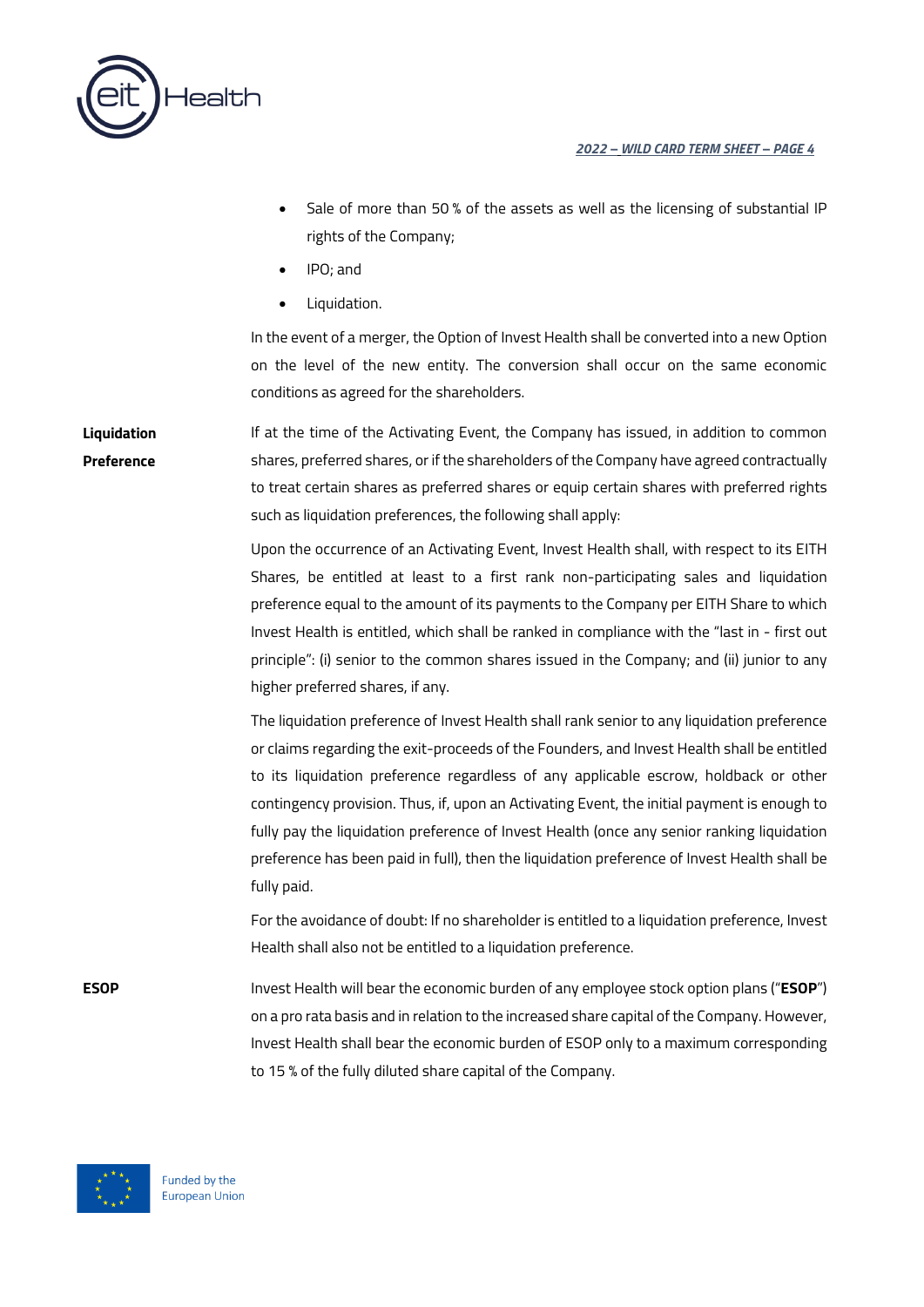

**Advisory Board, Supervisory Board** The Company shall have an Advisory Board with up to ten (10). "**Advisory Board**" in this context means any corporate body that can be established under the applicable jurisdiction by the Shareholders and has controlling rights vis-à-vis the management of the company and advises the management of the Company. Invest Health shall be entitled to appoint one (1) member of the Advisory board, as long as Invest Health holds an Option or EITH Shares which – on a fully diluted basis – correspond to at least 8.00 % of the share capital. The member appointed by Invest Health shall have all available voting rights within in the Advisory Board. The Advisory Board shall consist of internationally recognized experts.

> If a supervisory board is installed at the Company, Invest Health shall have the right to appoint one (1) member as long as Invest Health holds an Option or EITH Shares which – on a fully diluted basis – correspond to at least 8.00 % of the share capital.

# **Information Rights** As long as Invest Health holds an Option in the Company or EITH Shares, Invest Health shall be granted customary access and information rights with respect to the Company's business and ongoing development. The Company shall grant Invest Health the same information rights as other Shareholders of the Company and in addition provide Invest Health with financial reports on a regular basis, including:

- unaudited or (to the extent required by law) audited annual financial statements within 90 days following the end of each business year;
- reasonably satisfactory evidence that the Investment Amounts have been used to cover costs of the Company which have actually been incurred;
- annual business plan for the following business year showing monthly projected financials, at the latest one (1) month prior to the expiration of the relevant preceding business year;
- quarterly reporting of key performance indicators and financial analysis (*BWA*).

In addition, Invest Health and EIT Health will get any information required for the process of the Wild Card Programme, especially under the Project Grant Agreement (PGA) and any information required to assert claims under the Option Agreement (i.a. regarding exitproceeds).

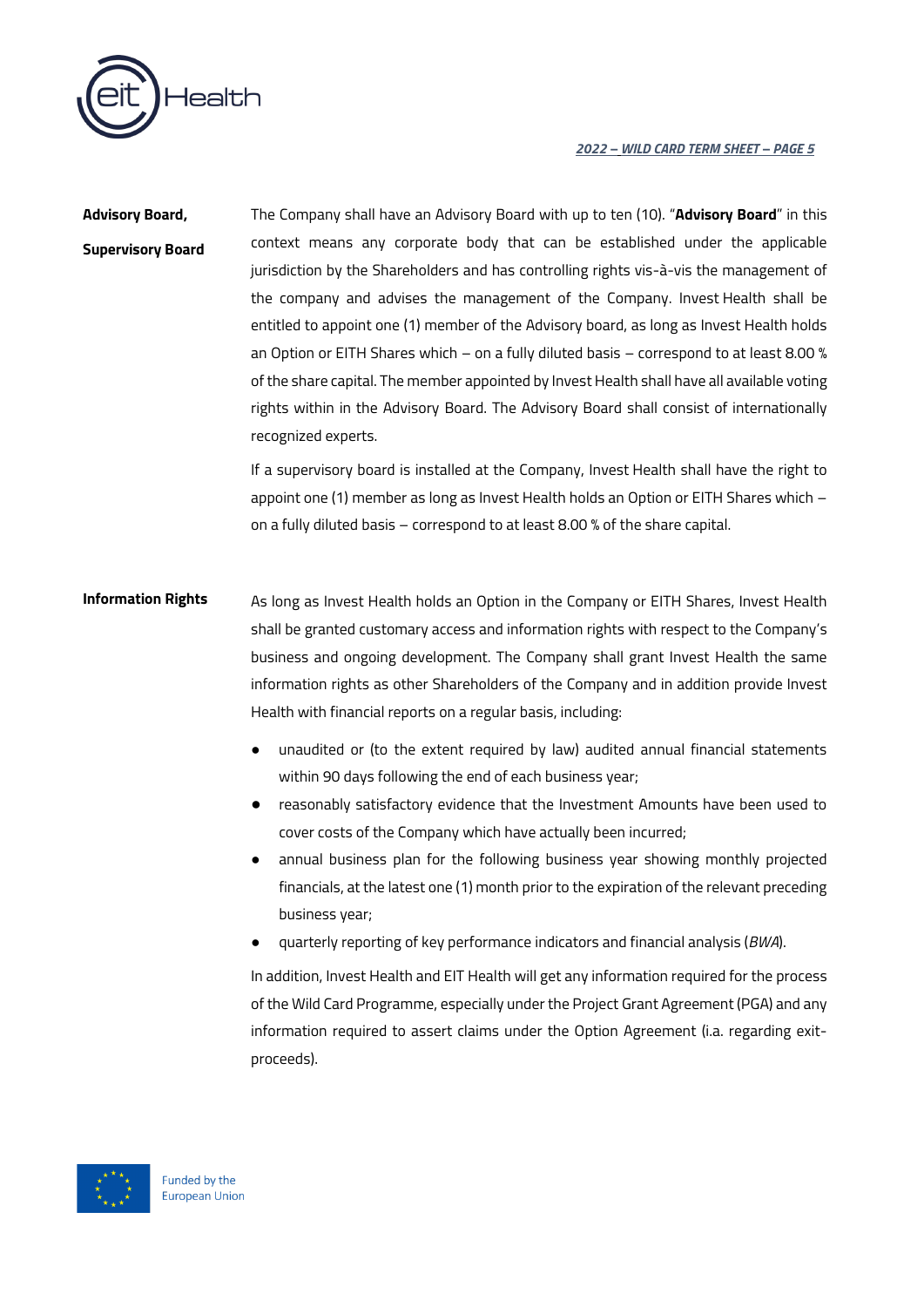

| Indicative                   | The Founders intend to incorporate the Company by [date].                                                                                                                                                                                                                                                                                                                                                                                                                                                                                                       |
|------------------------------|-----------------------------------------------------------------------------------------------------------------------------------------------------------------------------------------------------------------------------------------------------------------------------------------------------------------------------------------------------------------------------------------------------------------------------------------------------------------------------------------------------------------------------------------------------------------|
| <b>Timeline</b>              | Final agreements about the participation of EIT Health and Invest Health shall be signed<br>by $[\bullet]$ .<br>First payout shall be [ $\bullet$ ].                                                                                                                                                                                                                                                                                                                                                                                                            |
| Confidentiality              | This Term Sheet is confidential and may not be disclosed to any party other than a party<br>to this Term Sheet and its employees and legal advisors.                                                                                                                                                                                                                                                                                                                                                                                                            |
| <b>Definitive Agreements</b> | EIT Health's legal counsel will provide the Company with the first draft of an Option<br>Agreement in the English language. The definitive agreements shall be signed by the<br>Founders and all other shareholders of the Company.                                                                                                                                                                                                                                                                                                                             |
| Governing<br>Law             | The definitive documentation relating to the participation of EIT Health and Invest Health<br>shall be governed by the laws of [the country in which the Company is incorporated].                                                                                                                                                                                                                                                                                                                                                                              |
| <b>Binding Effect</b>        | The Parties acknowledge and agree that, except for the obligations set forth in the<br>sections entitled "Confidentiality", "Governing Law" and this section, which are intended<br>to be legally binding, this Term Sheet is intended for discussion purposes only and does<br>not constitute an offer or commitment of any kind to provide or participate in any form of<br>financing of the Company and does not create any legally binding obligations of either<br>Party until the execution and delivery by the Parties of definitive binding agreements. |

*[Signature page follows]*

# Signature page

**Founder 1 Founder 2**

Place, **Place, Place, Place, Place, Place**,

Date:\_\_\_\_\_\_\_\_\_\_\_\_\_\_\_\_\_\_\_\_\_\_\_\_

\_\_\_\_\_\_\_\_\_\_\_\_\_\_\_\_\_\_\_\_\_\_\_\_

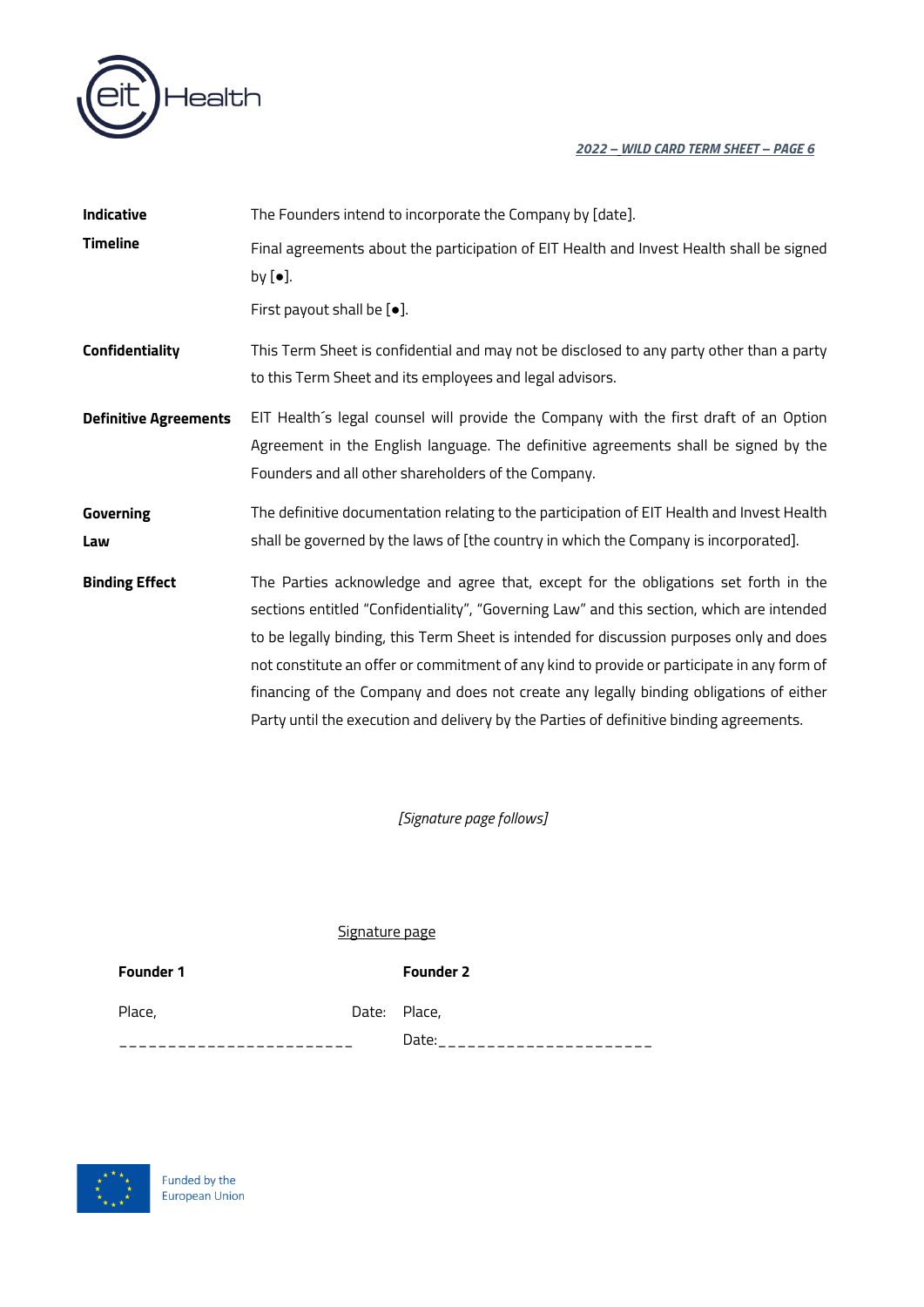| $\sqrt{$ eit Health |  |
|---------------------|--|
|---------------------|--|

| .              |       | ----  |
|----------------|-------|-------|
| Name:          |       | Name: |
|                |       |       |
| Founder 3      |       |       |
| Place,         | Date: |       |
| -------------- |       |       |
|                |       |       |
|                |       |       |
| -----          |       |       |
| Name:          |       |       |
|                |       |       |
|                |       |       |

# **EIT Health SI GmbH**

| Place,                              | Date: | Place.                       |
|-------------------------------------|-------|------------------------------|
|                                     |       |                              |
|                                     |       |                              |
|                                     |       |                              |
|                                     |       |                              |
|                                     |       |                              |
| Name: Kurt Höller                   |       | Name: Jean-Marc Bourez       |
| <b>Position: Mananging Director</b> |       | Position: Mananging Director |

# **EIT Health e.V**

| Place, | Date: Place, | Date: |
|--------|--------------|-------|
|        |              |       |
|        |              |       |
|        |              |       |
|        |              |       |